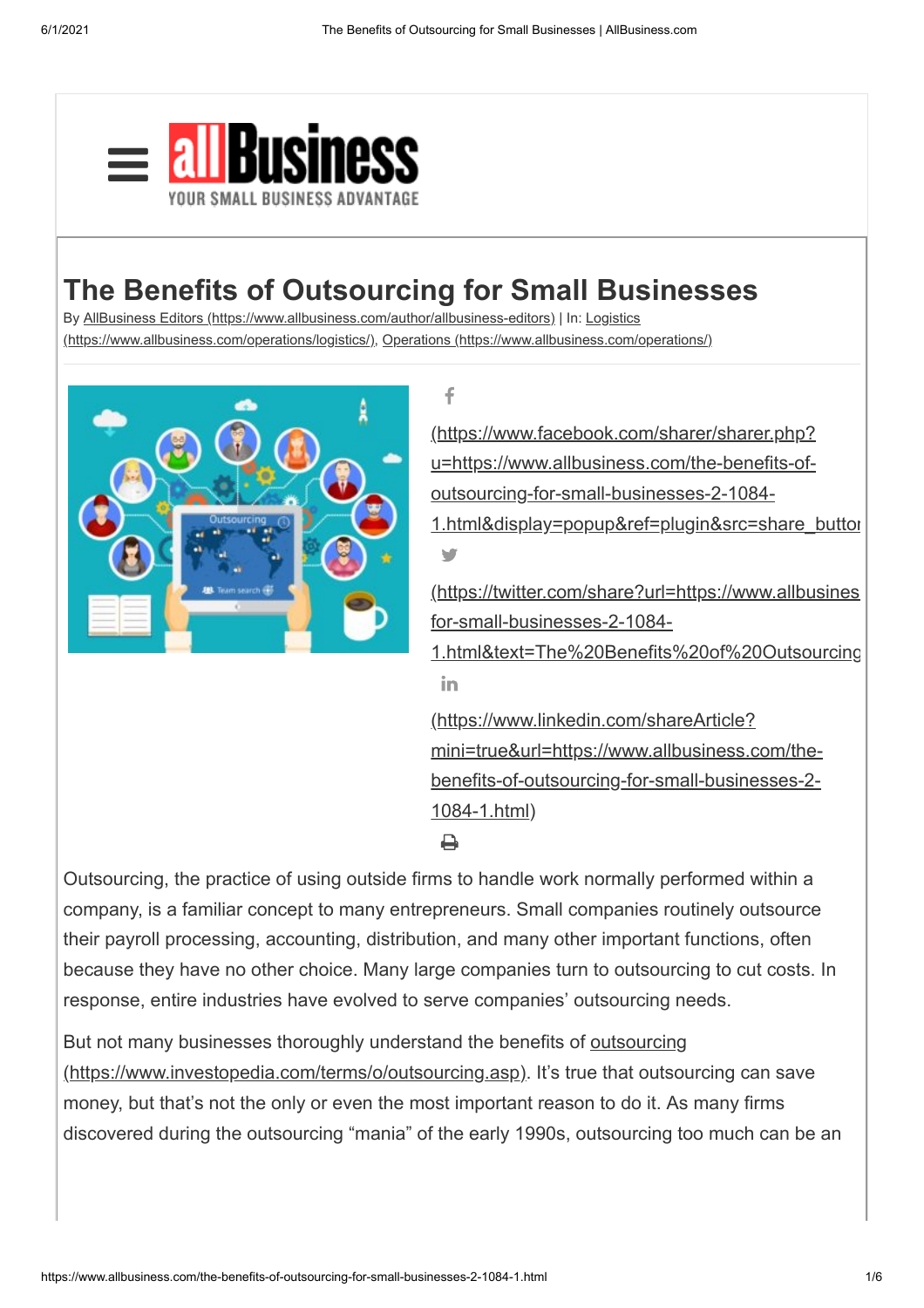even bigger mistake than not outsourcing any work at all. The flat economy forced many companies into huge layoffs and subsequently outsourced functions that were better kept inhouse. Wise outsourcing, however, can provide a number of long-term benefits:

#### **1. Control capital costs**

Cost-cutting may not be the only reason to outsource, but it's certainly a major factor. Outsourcing converts fixed costs into variable costs, releases capital for investment elsewhere in your business, and allows you to avoid large expenditures in the early stages of your business. Outsourcing can also make your firm more attractive to investors, since you're able to pump more capital directly into revenue-producing activities.

#### **2. Increase efficiency**

Companies that do everything themselves have much higher research, development, marketing, and distribution expenses, all of which must be passed on to customers. An outside provider's cost structure and economy of scale can give your firm an important competitive advantage.

### **3. Reduce labor costs**

Hiring and training staff for short-term or peripheral projects can be very expensive, and temporary employees don't always live up to your expectations. Outsourcing lets you focus your human resources where you need them most.

#### **Related Articles From AllBusiness.com:**

- Consider These 7 Things Before Outsourcing Your Next Project [\(https://www.allbusiness.com/7-things-before-outsourcing-your-next-project-107599-](https://www.allbusiness.com/7-things-before-outsourcing-your-next-project-107599-1.html) 1.html)
- 5 Things You Can Outsource to Grow Your Business [\(https://www.allbusiness.com/outsource-to-grow-your-business-list-16545-1.html\)](https://www.allbusiness.com/outsource-to-grow-your-business-list-16545-1.html)
- [The Pros and Cons of Help Desk Outsourcing \(https://www.allbusiness.com/the-pros-and](https://www.allbusiness.com/the-pros-and-cons-of-help-desk-outsourcing-11789435-1.html)cons-of-help-desk-outsourcing-11789435-1.html)
- Benefits of HR Outsourcing: How Even Small Businesses Can Provide Great HR [\(https://www.allbusiness.com/benefits-of-hr-outsourcing-small-businesses-provide-great](https://www.allbusiness.com/benefits-of-hr-outsourcing-small-businesses-provide-great-hr-115952-1.html)hr-115952-1.html)
- Hiring an Outsourcing Company for Your Business? Here's How to Find the Perfect [Partner \(https://www.allbusiness.com/outsourcing-company-perfect-partner-116544-1.html\)](https://www.allbusiness.com/outsourcing-company-perfect-partner-116544-1.html)
- [Outsourcing Your Shipping Needs \(https://www.allbusiness.com/outsourcing-your](https://www.allbusiness.com/outsourcing-your-shipping-needs-444-1.html)shipping-needs-444-1.html)